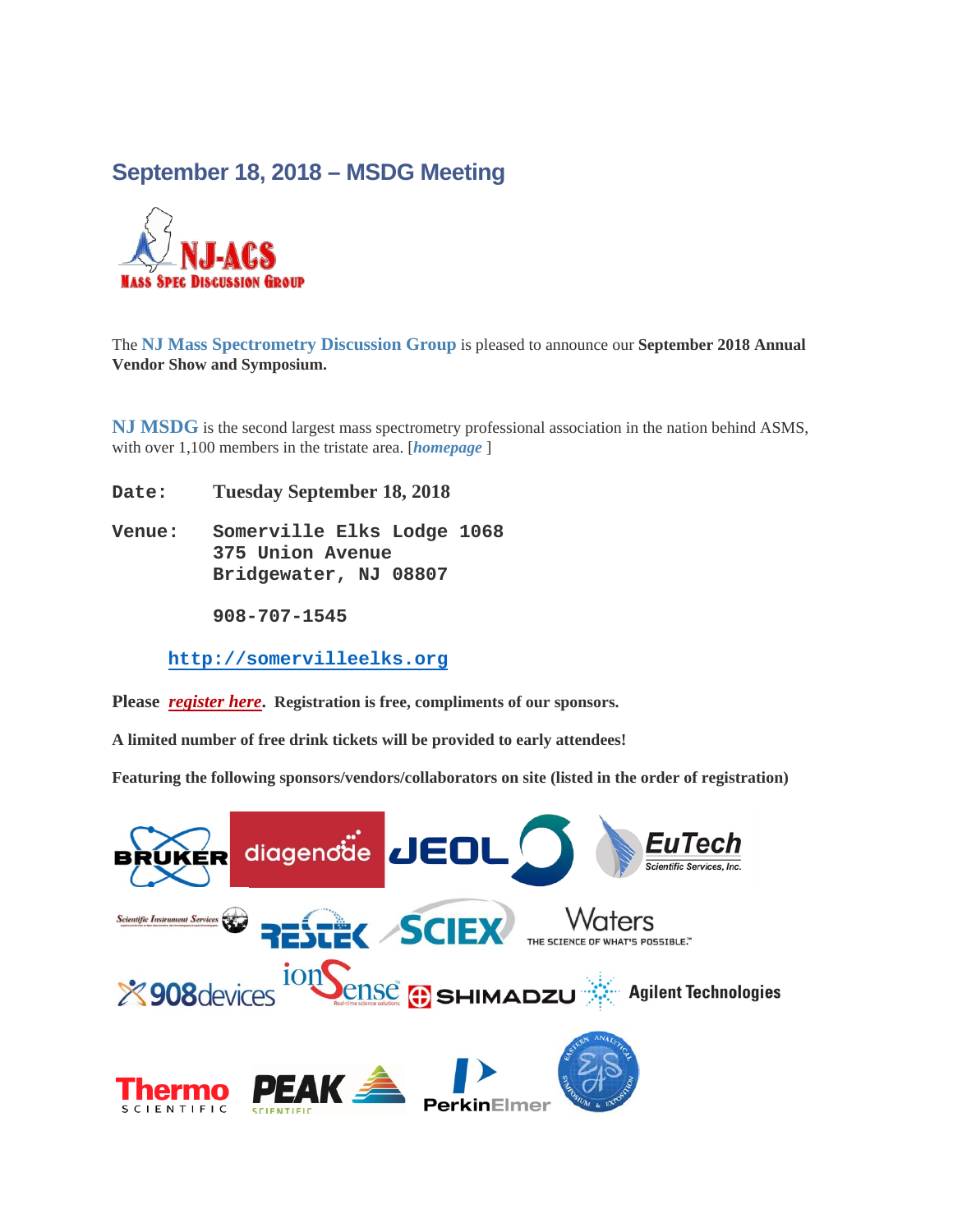## **Program**

**3:00-5:00 PM Registration, vendor show, and poster session 5:00-5:45 PM Prof Hui Zhang (Johns Hopkins University) 5:45-7:00 PM Buffet Dinner (raffle prizes will be announced) 7:00-8:00 PM Prof Jennifer Brodbelt (The University of Texas at Austin)**



Speaker 1: Professor Hui Zhang Ph.D., Director, Mass Spectrometry Core Facility, Center for Biomarker Discovery and Translation, Department of Pathology, Johns Hopkins University

**Title:** Multi-omic analysis of tumor tissues reveals a large number of glycopeptides and their association with glycosylation enzymes

**Abstract:** Many gene products exhibit extensive structural micro-heterogeneity due to an array of cooccurring post-translational modifications. These protein modifications are not synthesized with genomic template and often affect the functionality of the proteins and therefore need to be characterized in detail in order to determine their structural and functional relationships and their potential linkage with genome and proteome. Protein glycosylation plays fundamental roles in many cellular processes, and previous reports have shown dysregulation to be associated with human diseases. Here, we describe the analysis of proteins from breast cancer xenograft tissues using our recently developed software package GPQuest 2.0, revealing a large number of previously unidentified N-linked glycopeptides. More importantly, we found that using immobilized metal affinity chromatography (IMAC) technology for the enrichment of phosphopeptides had co-enriched a substantial number of sialoglycopeptides, allowing for a large-scale analysis of sialoglycopeptides in conjunction with the analysis of phosphopeptides. Collectively, combined MS/MS analyses of proteomic and phosphoproteomic datasets resulted in the identification of thousands of intact N-linked glycopeptides derived from breast cancer xenograft tissues. This analysis revealed an extensive number of glycopeptides hidden in the proteome and co-enriched in IMAC-based phosphopeptide-enriched proteomic data.

We then performed genomic, proteomic, and glycoproteomic analysis of human high-grade serous ovarian carcinoma (HGSOC) and non-cancerous tissues, we found that abundance at glycosites was regulated by the overall glycoprotein expression, while glycosylation at each individual glycosylation site contained glycosylation-site-specific heterogeneity and it was regulated by the protein abundance of the glycoproteins as well as the levels of glycosylation enzymes that were involved in the glycosylation biosynthesis pathway. This study bridges the gaps among alterations in gene and protein expression, protein glycosylation, and phosphorylation by providing the most complete landscape of glycoproteome in related to proteome and genome, which would be beneficial for stratifying other protein modifications for changes of cancer gene products based on genetic alterations. Furthermore, using the